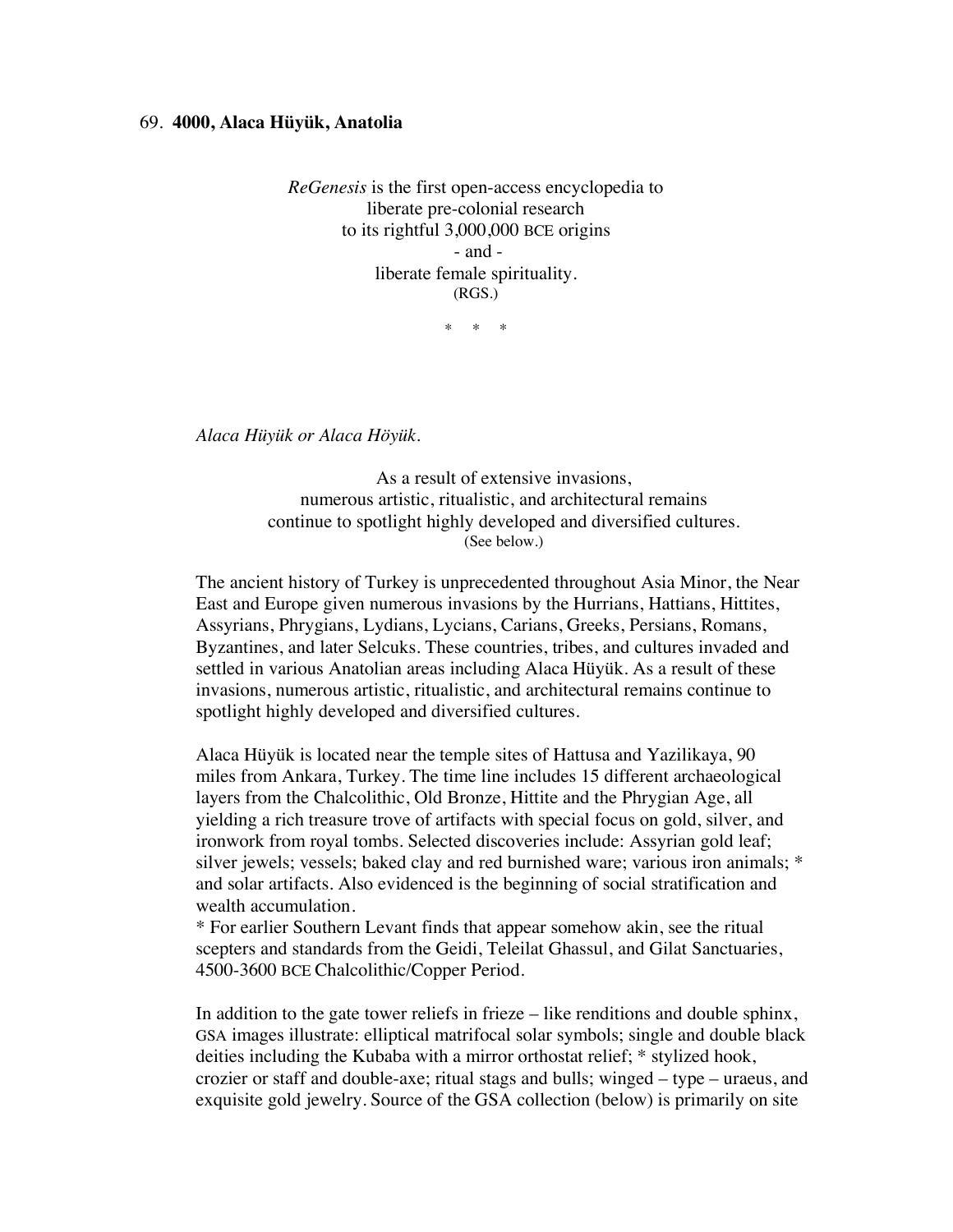including the Alaca Hüyük Museum. (The most extensive collection is housed at the Museum of Anatolian Cultures in Ankara, Turkey.) \* Locations of other Kubaba sites, shrines, and rock – cut sculptures are Ancuzkoy, Carchemish, Maltya, and throughout Mesopotamia.

Further double-axe research: 30,000, Labyrinths, Spirals, and Meanders; 5500- 3500, Cucuteni (Tripolye) Culture, Eastern Europe; 5000, Near and Middle East; 2600-2000, Early Bronze Age, Crete, Chthonian \* Prepalatial/Early Minoan (EM I-III); 1450-1260, Hattusa and Yazilikaya, Anatolia; 1400, Cybele and Buyukkale/Bogazkoy, Anatolia; and 664-525, Neith and the Black Virgin Mary Temple at Sais, Egypt. (RGS) **\*** (Earth mother, Chthonia.)

Further double/twin goddess including further double-axe research: 30,000 Labyrinths, Spirals, and Meanders; 26,000, Grimaldi Caves; 25,000-20,000, Goddess of Laussel; 7250-6150, Çatal Hüyük; 6000, Sicilians to Malta; 5500- 3500, Cucuteni (Tripolye) Culture, Eastern Europe; 5400-4100, Vinca Culture and Bird and Snake Culture; 5200, Malta and Gozo; 4400-2500, Olympus Hera; 3500, Anatolia, Arinna, and Other Goddesses; 3000, Middle Indo-European Bronze Age; 3,000, Tell Brak; 2600-2000, Early Bronze Age, Crete, Chthonian; 1790-1700, Goddess of Kultepe, Anatolia; 1750, Ishtar; 1000, Double Goddess Transition; 630-620, Goddess Kore, Izmir Turkey; 500, Greek Mysteries; and 282-263, Demeter's Priene Temple. (RGS)

Further Anatolian plus Hittite research: 7250-6150, Çatal Hüyük, Anatolia (Central Turkey); 7100-6300, Cathedra Goddess of the Beasts, Çatal Hüyük, Anatolia; 7040-3500, Hacilar, Anatolia; 4400-2500, Kurgan Invasions Bring Catastrophic Destruction to Old Europe; 3500, Anatolia, Arinna, and Other Goddesses; 3000, Founding of Troy; 3000-2000, Anatolia, Kubaba and the Hittites; 2500, Troy, Anatolia; 2000, Anatolia; 2000, Indo-European Tribes; 1790-1700, Goddess of Kultepe, Anatolia; 1450-1260, Hattusa and Yazilikaya, Anatolia; 1400, Cybele and Buyukkale/Bogazkoy, Anatolia; 1320, Palestine - Assyria - Exodus of Hebrews from Egypt; 1260, Hittites, Anatolia; 1200, Perge, Anatolia; 1200-1000, Phrygians in Anatolia: 1184, Hittites and Trojan War, c. 1200; 1100-800, Mediterranean Dark Ages; 1050-850, Kubaba and Kubat, Anatolia; 750-650, Cybele and King Midas, Anatolia; 650-550, Anatolia; 630- 620, Goddess Kore, Izmir Turkey; 588-587, Cybele's Dedication, Rome; 585- 300, Lydia Replaces Phrygia, Anatolia; 282-263, Demeter's Priene Temple, Anatolia; 204, Cybele to Rome; 200, The Great Cybele: Magna Mater at Santoni Sicily; and 200, Greece and Pergamon, Anatolia. (RGS.) (For CE entries see: 324, St. Peter's Basilica; 432-440, Santa Maria Maggiore; 410, Cybele and Fall of Rome; 1207-1273, Rumi and Mother; and 1870, Lyon's Basilica Built Over Cybele's Pagan Temple.) (RG.)

Further research on protohumanity, foraging and sedentarization research: Reiter, Rayna Rapp. "The Search for Origins: Unraveling the Threads of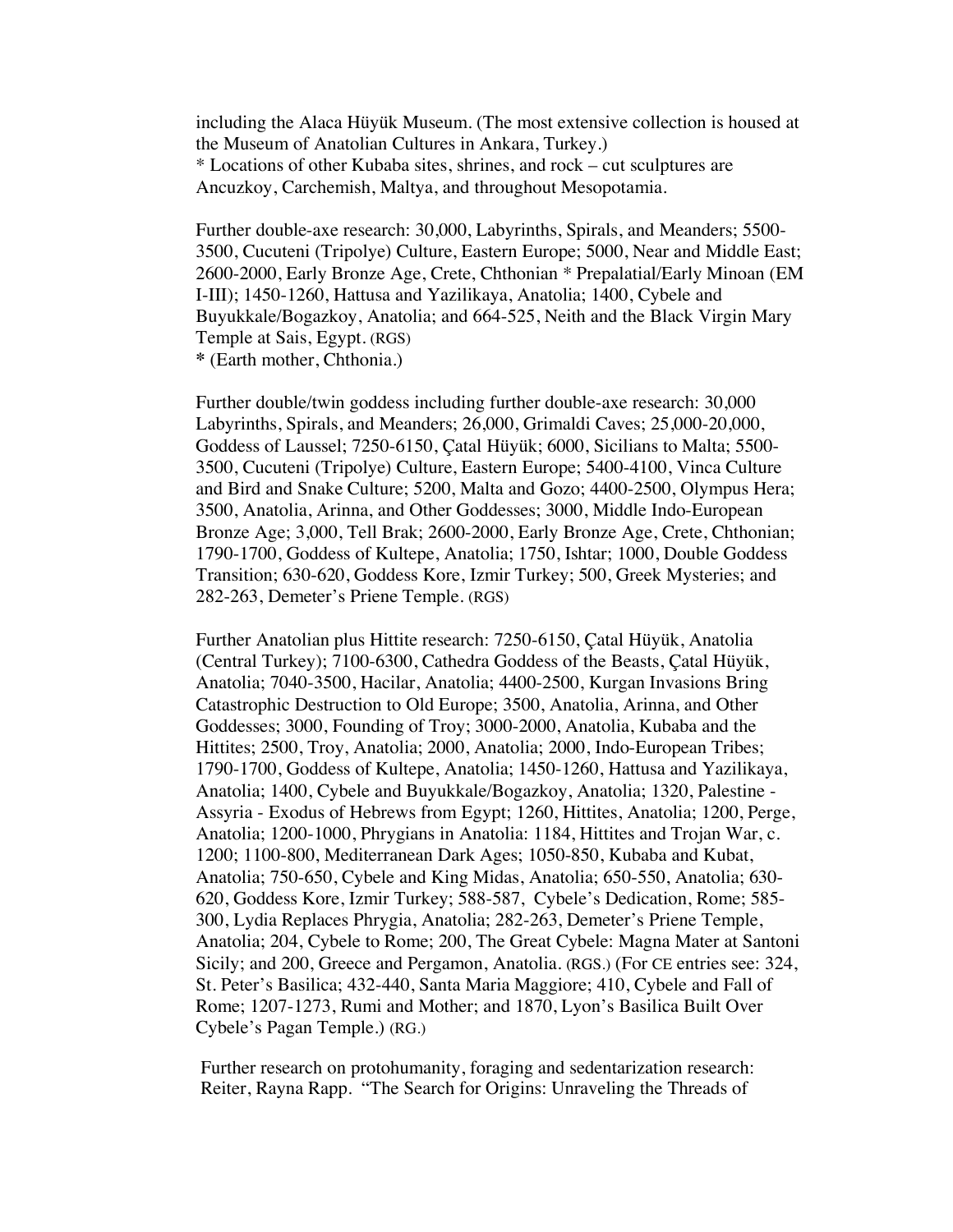Gender Hierarchy." *Critique of Anthropology* 3.9 (Winter 1977): 5-24. (SFO.)

For a comparative study of Jomon Dogu and Neolithic figures:

- Bailey, Douglass, Andrew Cochrane, and Jean Zambelli. *Unearthed: A Comparative Study of Jomon Dogu and Neolithic Figurines*. Norwich, England: S. I. Sainsbury Centre, 2010. (U.)
- Carter, Susan Gail. "The Dogu Figures of the Jomon: An Introduction." *The Journal of Archaeomythology* 5 (Winter 2009): 41-60. (DF.)
- Habu, J. *Ancient Jomon of Japan*. Cambridge, England: Cambridge University Press, 2004. (AJJ.)
- Oh, Amana Chung Hae. *Comparative Structural Analysis of the Pottery Decorations from the Katsusaka Culture in the Chubu Highlands, Japan (c. 3,300-2,900 BCE)*. Diss. CIIS, 2006. Ann Arbor, MI: ProQuest/UMI, 6 Feb. 2011. (Publication No. AAT 3218524.) (CWJ.)

Further gather–hunter theory suggests that ancient female foragers supplied more than half of the food and medicinal herbs:

- Dahlberg, Frances, Ed. *Woman the Gatherer.* New Haven, CT: Yale University Press, 1981. (WG.)
- Ehrenberg, Margaret. *Women in Prehistory*. Norman, OK: University of Oklahoma, 1989. 77-107. (WP.)
- Eliade, Mircea. *A History of Religious Ideas: From the Stone Age to the Eleusinian Mysteries.* 1976. Tran. W. R. Trask. Chicago, ILL: U. of Chicago Press, 1978. 29-55. (HR.)
- Flinders, Carol Lee. *At the Root of this Longing: Reconciling a Spiritual Hunger and a Feminist Thirst*. San Francisco, CA: Harper Collins, 1998. 104-7. (ATRL.)
- Leakey, Richard E., and Roger Lewin. *People of the Lake: Mankind and Its Beginnings*. Garden City, NY: Anchor Press, 1978. (POTL.)
- Miles, Rosalind. *Who Cooked the Last Supper? The Women's History of the World*. New York, NY: Three Rivers Press, 2001. 20, n. 6-7. (WCLS.)
- Reid, Andrew. "Interaction, Marginalization, and the Archaeology of The Kalahari." Ann Brower Stahl, Ed. *African Archaeology: A Critical Introduction*. Malden, MA: Blackwell Pub., 2005. 353- 377. (IMA.)
- Reiter, Rayna R. Ed. *Toward an Anthropology of Women*. New York, NY: Monthly Review Press, 1975. (TAAW.)
- Turnbull, Colin. *The Forest People*. New York, NY: Simon and Schuster, 1961. (TFP.)
- Willetts, R. F. *Cretan Cults and Festivals*. New York, NY: Barnes and Noble, 1962. (WCC.)
- Zour, Maryam, Saman Farzin, and Babak Aryanpour. "Women in Ancient Elam (According to the Archaeological and Historical Evidence)." *Anahita: Ancient Persian Goddess and Zoroastrian*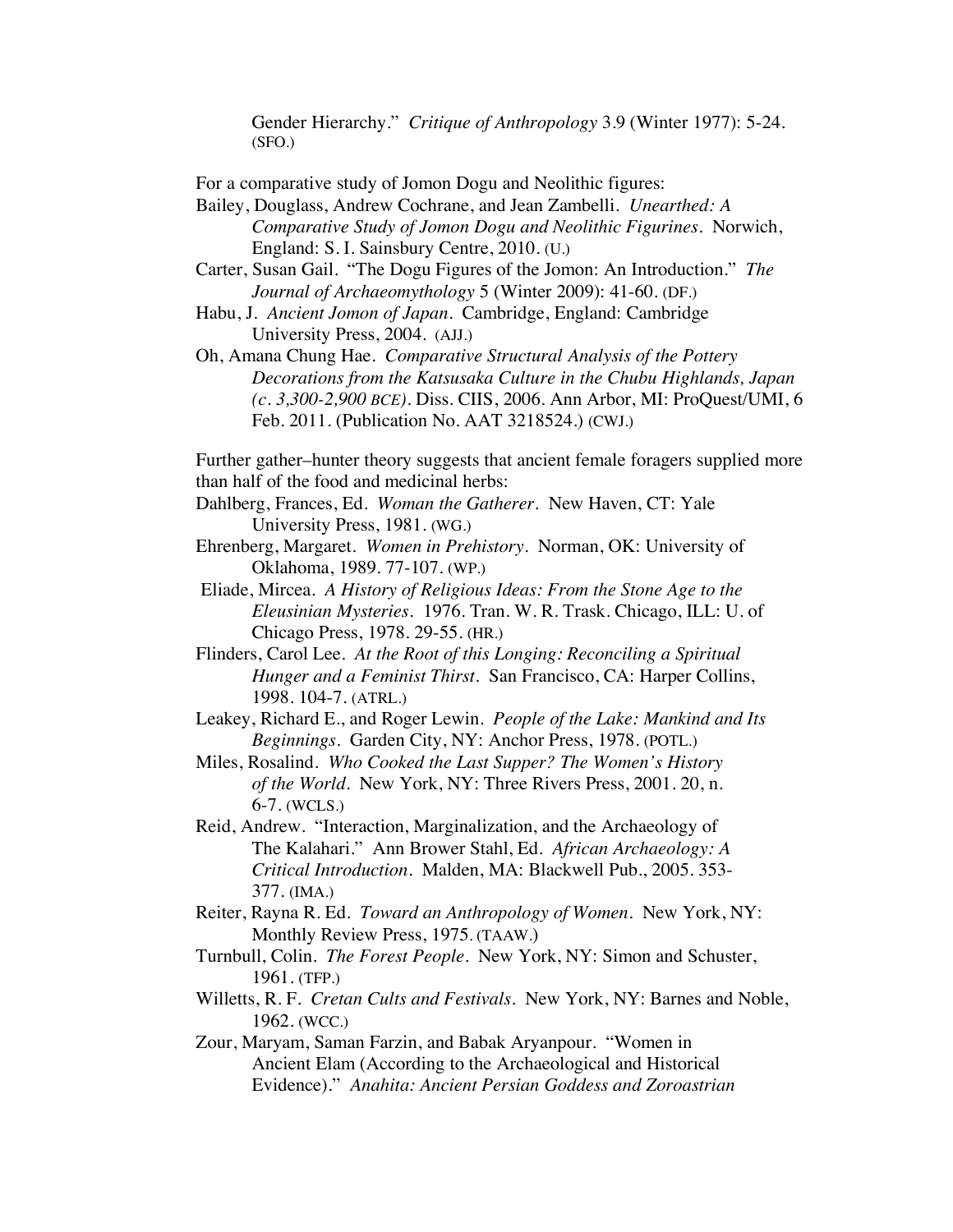*Yazata.* Ed. Payam Nabarz. London, England: Avalonia, 2013. 216-235. (WA.)

Further hunter – gatherer other androcentric organizing principles, as well as gatherer – hunter considerations:

- Arthur, Kathryn Weedman. "Feminine Knowledge and Skill Reconsidered: Women and Flaked Stone Tools." *American Anthropologist* 112.2 (Jun. 2010): 228-243. (FK.)
- Berry, Thomas. *Evening Thoughts.* San Francisco, CA: Sierra Club Books, 2006. (ET.)
- Conkey, Margaret Wright, and Joan M. Gero. "Tensions, Pluralities, and Engendering Archaeology: An Introduction to Women and Prehistory." *Engendering Archaeology: Women and Prehistory*. Eds. Margaret Wright Conkey, and Joan M. Gero. Cambridge, MA: Basil Blackwell, 1991. 3-30. (TPE.)
- Harding, Sandra G. *The Science Question in Feminism*. Ithaca, NY: Cornell University Press, 1986. (SQF.)
- \_\_\_\_\_. *Whose Science? Whose Knowledge: Thinking from Women's Lives.* Ithaca, NY: Cornell University Press, 1991. (WS.)
- Longino, Helen E. *Science As Social Knowledge: Values and Objectivity in Scientific Inquiry.* Princeton, NJ: Princeton University Press, 1990. (SSK.)
- Muhammad, Noor. *Historical Dimensions of Agriculture*. New Delhi, India: Concept Pub. Co, 1992. (HD.)
- Nelson, Lynn Hankinson. "'Man the Hunter' Theories." *New Metaphysical Foundations of Modern Science.* Eds. Willis W. Harman and Jane Clark. Sausalito, CA: Institute of Noetic Sciences, 1994. 35-46. (MTH.)
- Rohrlich-Leavitt, Ruby. "Gather-Hunters." *Peaceable Primates and Gentle People: Anthropological Approaches to Women's Studies*. New York, NY: Harper & Row, 1975. 17-38. (PPG.)
- Slocum, S. "Woman the Gatherer." *Toward an Anthropology of Women*. Ed. Rayna R. Reiter. New York, NY: Monthly Review Press, 1975. 36-50. (WTG.)
- Tanner, Nancy and Adrienne Zihlman. "Women in Evolution. Part I: Innovation and Selection in Human Origins." *Signs: Journal of Women in Culture and Society* 1.3 (Spring 1976): 585-608. (WIE.)
- Weedman, Kathryn J. "An Ethnoarchaeological Study of Hafting and Stone Tool Diversity among the Gamo of Ethiopia." *Journal of Archaeological Method and Theory* 13.3 (Sep. 2006): 188-237. (ES.)
- Zihlman, Adrienne L. "Women in Evolution, Part II: Subsistence and Social Organization among Early Hominids." *Signs*: *Journal of Women in Culture and Society* 4.1 (Autumn 1978): 4-20. (WIE2.)

Further agriculture and expansion research:

Özdoğan, Mehmet. "Archaeological Evidence on the Westward Expansion of Farming Communities from Eastern Anatolia to the Aegean and the Balkans." *Current Anthropology* 52. S4 (October 2011): S415-S430. (AE.)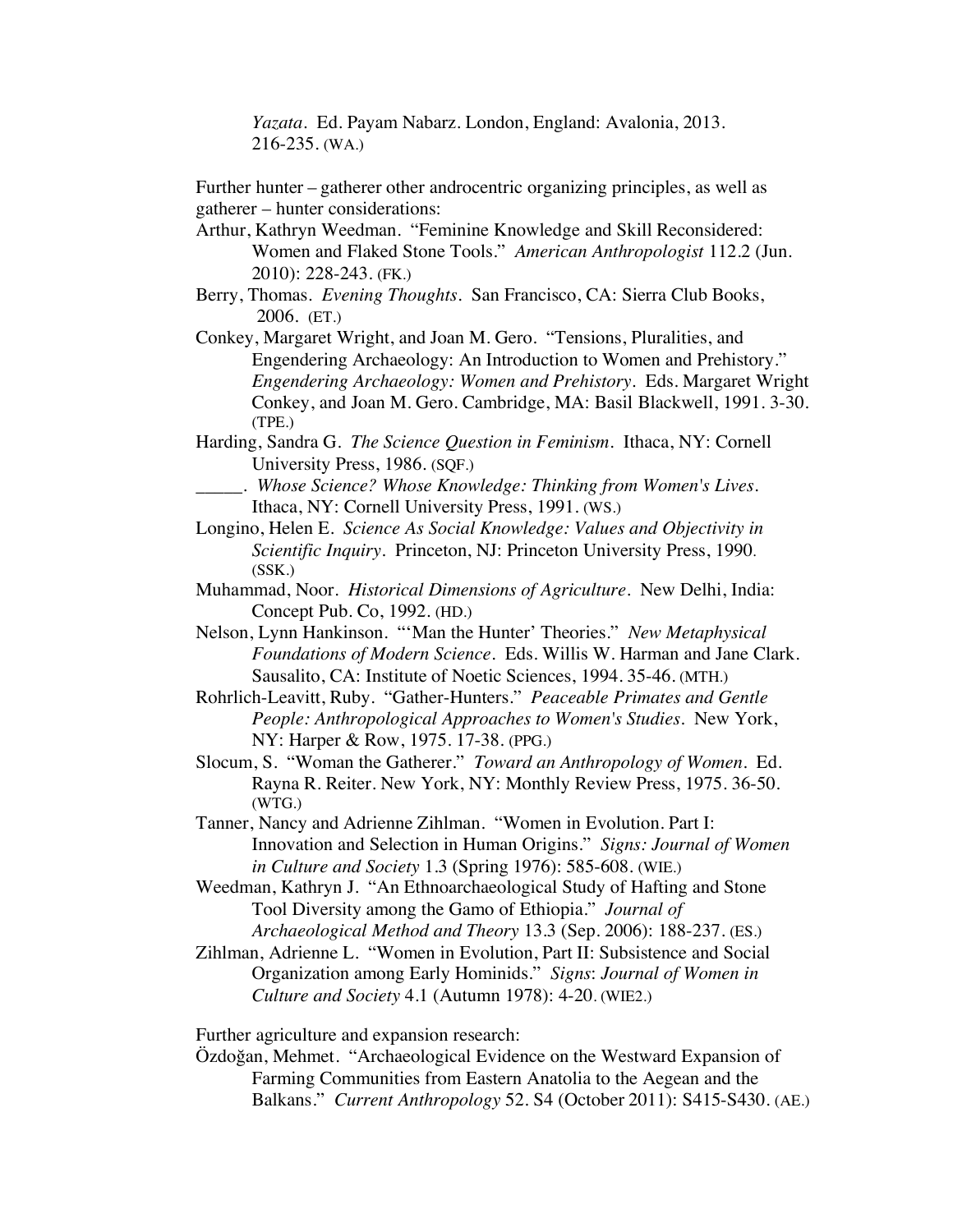Shryock, Andrew, Daniel L. Smail, and Timothy K. Earle. *Deep History: The Architecture of Past and Present*. Berkeley, CA: University of California Press, 2011. (DH: 242-272.)

Zimmer, Carl. "The First Farmers." *New York Times*, Oct. 18, 2016: D31, D6. (TFF.)

Further research on ancient gather-hunters: 8000/7000-5000, Early Neolithic; 7250-6150, Çatal Hüyük, Anatolia (Central Turkey); and 7000, Jericho, Canaan Palestine: Mesolithic to Neolithic. (RGS.)

Further Alaca Hüyük and Çatal Hüyük research:

Anthony, David W. *The Horse, the Wheel, and Language: How Bronze*–*Age Rides from the Eurasian Steppes Shaped the Modern World*. Princeton, NJ: Princeton University Press, 2007. (HWL.)

Dietrich, Bernard C. *The Origins of Greek Religion.* Berlin, Germany: Walter De Gruyter, 1974: 11, 96-106. (OGR.)

Gimbutas, Marija Alseikaite. *The Civilization of the Goddess: The World of Europe*. San Francisco, CA: Harper, 1991. 238-9. (COG.)

Hodder, Ian. *Towards Reflexive Method in Archaeology: The Example at Çatalhöyük*. Cambridge, England: McDonald Institute for Archaeological Research, University of Cambridge, 2000. (TR.)

- \_\_\_\_\_. "Archaeological Reflexivity and the 'Local' Voice." *Anthropological Quarterly* 76, no. 1 (2003): 55–69, (ARL: 56.)
- \_\_\_\_\_. "Women and Men at Çatalhöyük." *Scientific American* 290.1 (2004): 76-83. (WMC.)
- \_\_\_\_\_. *The Leopard's Tale: Revealing the Mysteries of Çatalhöyük*. New York, NY: Thames & Hudson, 2006. (LT.)
- Mellaart, James. *Çatal Hüyük: A Neolithic Town in Anatolia*. New York, NY: McGraw-Hill, 1967. (CH.)
- \_\_\_\_\_. *Excavations at Hacilar.* Edinburgh, Scotland: Published for British Institute of Archaeology at Ankara. Edinburgh University Press, 1970. (EAH.)
- \_\_\_\_\_. *The Neolithic of the Near East.* London, England: Thames & Hudson, 1975. (NNE.)
- Rountree, Kathryn. "Archaeologists and Goddess Feminists at Çatalhöyük: An Experiment in Multivocality." *Journal of Feminist Studies in Religion* 23.2 (Fall 2007): 7-26. (AGFC.)

IMAGE: MAP OF BLACK ANATOLIAN GODDESSES INC. KUBABA: (ANATOLIA) TURKEY. PHOTO: © GSA. DESCRIPTION: MAP OF BLACK ANATOLIAN GODDESSES

INCLUDING KUBABA WITH MIRROR (OR POMEGRANATE) AND POSSIBLE RATTLE: ALACA HÖYÜK, (ANATOLIA) TURKEY. SLIDE LOCATION TURKEY, SHEET 45A, ROW 1, SLEEVE 1, SLIDE #436, BCE. CO\_TUR\_S45A\_R1\_SL1\_S436.jpg

Schmidt, Klaus, and Mirko Wittwar. *Göbekli Tepe: A Stone Age Sanctuary in South-Eastern Anatolia*. Berlin, Germany: Ex Oriente e.V., 2012. (GT.)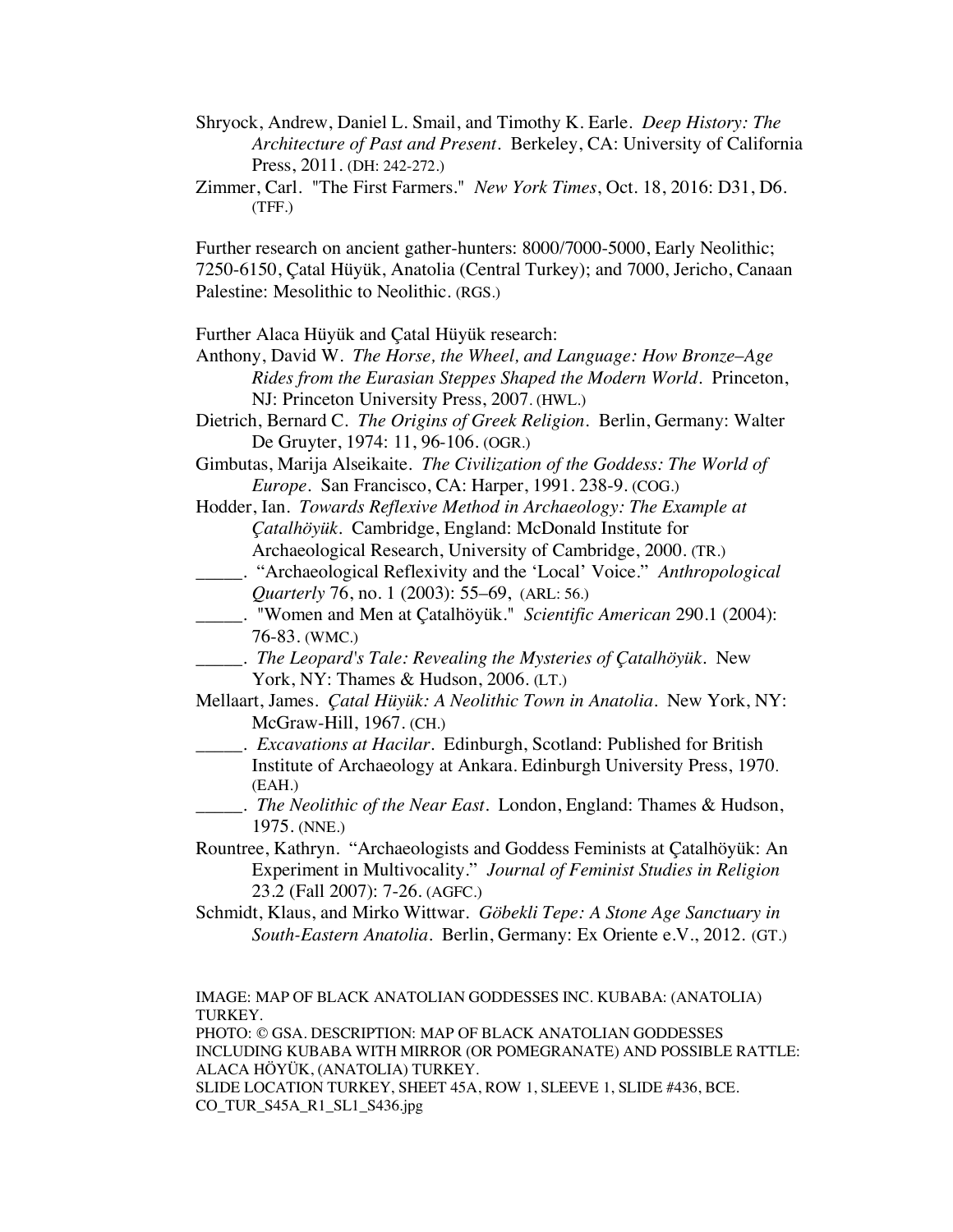SHOT ON LOCATION: EPHESUS MUSEUM (EFES MUZESI): SELCUK, (ANATOLIA) TURKEY.

NOTE 1:

FOLLOWING THE AFRICAN INTERCONTINENTAL DISPERSIONS, INCLUDING ANATOLIAN TRADE ROUTES, THE VENERATION OF THE DARK MOTHERS BEGAN TO SPREAD THROUGHOUT ALL CONTINENTS (AO: 1-2; RGS). NOTE 2: FIELDWORK PROJECT 1986.

IMAGE: ALACA HÜYÜK (HÖYÜK) SIGNAGE: (ANATOLIA) TURKEY. PHOTO: © GSA. DESCRIPTION: ALACA HÖYÜK SIGNAGE, (ANATOLIA) TURKEY. SLIDE LOCATION TURKEY, SHEET 64, ROW 3, SLEEVE 2, SLIDE: #807, BCE. CO\_TUR\_S64\_R3\_SL2\_S807 SHOT ON LOCATION: ALACA HÜYÜK: (ANATOLIA) TURKEY. NOTE 1: FIELDWORK PROJECT 1986.

IMAGE: EAST ENTRANCE TO ALACA HÜYÜK (HÖYÜK) TEMPLE GATE: (ANATOLIA) TURKEY.

PHOTO: © GSA. DESCRIPTION: KING AND QUEEN WITH S PAY HOMAGE TO BULL ON PEDESTAL PLUS ALTAR ON THE LEFT SIDE AT THE SPHINX GATE, ALACA HÜYÜK. (TEG: 74-76; TOL: 117-8.) ALSO SEE CATHEDRA GODDESS ON RIGHT CORNER OF PROCESSIONAL FRONT WALL.

SLIDE LOCATION TURKEY, SHEET 64, ROW 4, SLEEVE 1, SLIDE #811, 1450-1200 BCE. CO\_TUR\_S64\_R4\_SL1\_S811

SHOT ON LOCATION: ALACA HÜYÜK: (ANATOLIA) TURKEY. NOTE 1: FOR FURTHER DISCUSSIONS AND GSA IMAGES OF THE STYLIZED HOOK, CROZIER OR STAFF PLUS SUMERIAN INANNA'S CROZIER, SEE: 4000-3000, LOCMARIAQUER; AND 1349, TUTANKHAMEN. (RGS.) (TEG: 74-76.) ALSO SEE (TEG: 75-76.)

IMAGE: DOUBLE SPHINX GATE TO ALACA HÜYÜK TEMPLE: (ANATOLIA) TURKEY. PHOTO: © GSA. DESCRIPTION: DOUBLE GODDESS SPHINX GATE TO ALACA HÜYÜK TEMPLE, (ANATOLIA) TURKEY. (DG: 147.) ALSO SEE CATHEDRA GODDESS ON RIGHT CORNER OF PROCESSIONAL FRONT WALL. SLIDE LOCATION TURKEY, SHEET 64, ROW 4, SLEEVE 3, SLIDE #813, 1450-1200 BCE. CO\_TUR\_S64\_R4\_SL3\_S813 SHOT ON LOCATION: ALACA HÜYÜK: (ANATOLIA) TURKEY. NOTE 1: THE SPHINX GATE DATES FROM HITTITE PERIOD THAT FOLLOWED THE 14-CENTURY BCE, HATTI PERIOD. NOTE 2: FIELDWORK PROJECT 1986.

IMAGE: DOUBLE GODDESS: ALACA HÜYÜK, (ANATOLIA) TURKEY. PHOTO: © GSA. DESCRIPTION: HAMMERED GOLD DOUBLE GODDESS FROM ROYAL FEMALE BURIALS. SLIDE LOCATION , SHEET , ROW , SLEEVE , SLIDE # , 2300 BCE. ON LOCATION: MUSEUM OF ANATOLIAN CULTURES: ANKARA, (ANATOLIA) TURKEY. PHOTO NOTE: FOR FURTHER INFORMATION: PLATE VIII, Fig. 7; AND DG: 107-108. PHOTO NOTE: FOR FURTHER RESEARCH AND IMAGES: RESOURCE: (MUSEUM ART RESOURCE.) RESOURCE: (BRITISH MUSEUM: LONDON, ENGLAND.) RESOURCE: (ARCHAEOLOGY, ARCHITECTURE & ART.) PHOTO NOTE: ILLUSTRATOR, CHRISI KARVONIDES.

IMAGE: KUBABA (KABABA): ALACA HÜYÜK, (ANATOLIA) TURKEY. PHOTO: © GSA. DESCRIPTION: HITTITE ORTHOSTAT RELIEF OF SEATED (CATHEDRA) GODDESS KUBABA (KABABA) WITH MIRROR (OR POMEGRANATE)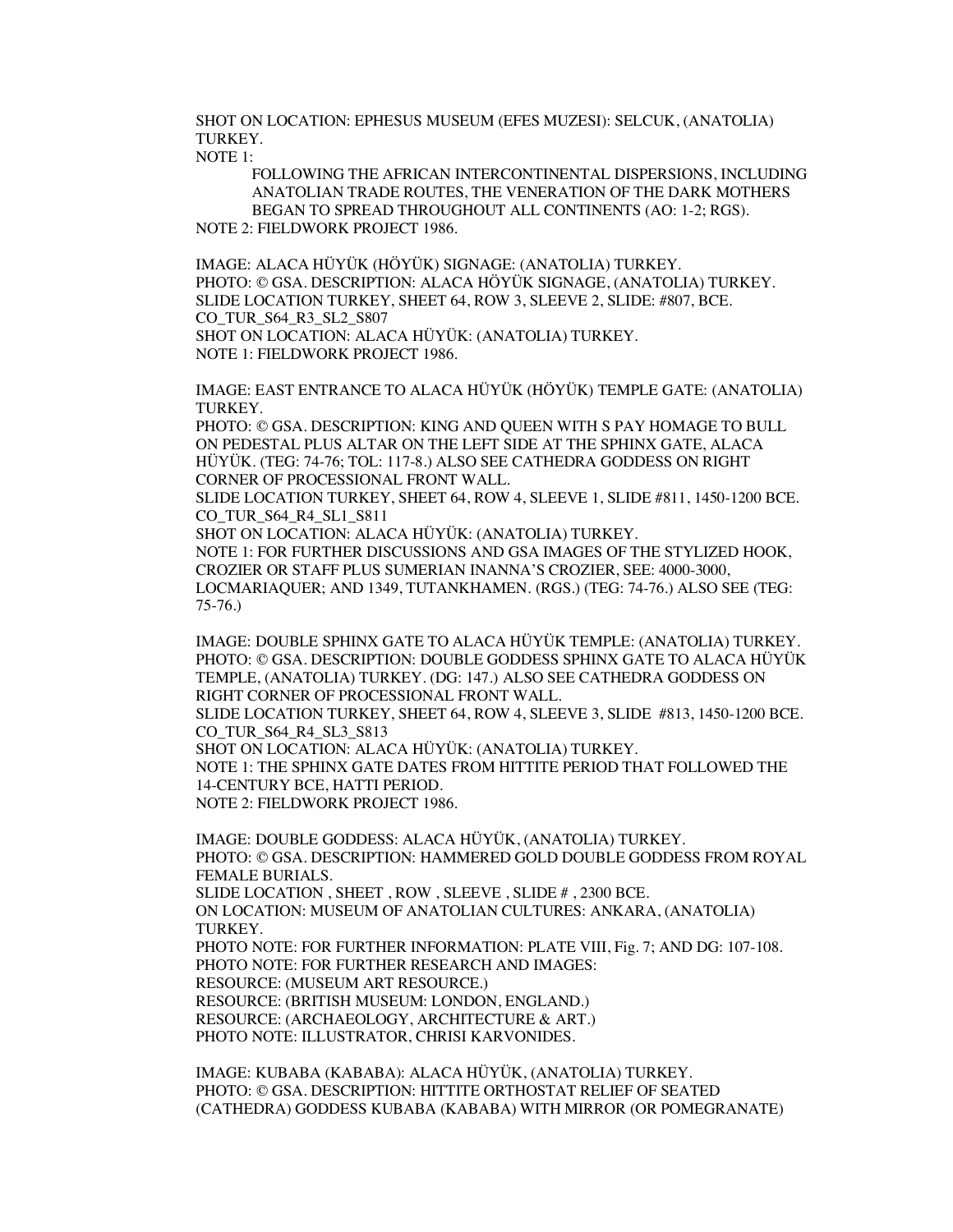AND POSSIBLE RATTLE ON CORNER OF CITY WALL AT ENTRANCE TO ALACA HÜYÜK, ANATOLIA.

SLIDE LOCATION TURKEY, SHEET 45, ROW 2, SLEEVE 5, SLIDE #**430**, BCE. CO\_TUR\_S45\_R2\_SL5\_S430.jpg

SHOT ON LOCATION: ALACA HÜYÜK: (ANATOLIA) TURKEY.

NOTE 1: HITTITE ANATOLIAN PANTHEON.

KUBABA; KUBEBE; KYBELE (TVG: 70); AND CARCHEMISH KUPAPA/CUBEBE, LATER KNOWN AS CYBELE BY THE GREEKS. ALSO NOTE THE INTRODUCTION OF SUN GODDESS WURUSEMU AND HER MALE COMPANION SYMBOLIZED AS A BULL (CAA: 18-24; WCSE: 275; MG: 395-410; GGE: 197; CBV: 57, 78; RGS).

NOTE 2: LAMPS AND MIRRORS MAY HAVE BEEN USED "TO RE–SPARK AND REVITALIZE WHAT SEEMS TO BE LOST AND DEAD" (MHE: 136-137; RGS.) NOTE 3: FIELDWORK PROJECT 1986.

IMAGE: ILLUSTRATION OF KABABA: ALACA HÜYÜK, (ANATOLIA) TURKEY. PHOTO: © GSA. DESCRIPTION: HITTITE ORTHOSTAT RELIEF OF SEATED (CATHEDRA) GODDESS KUBABA WITH MIRROR (OR POMEGRANATE) AND POSSIBLE RATTLE ON CORNER OF CITY WALL AT ENTRANCE TO ALACA HÜYÜK, (ANATOLIA) TURKEY.

SLIDE LOCATION TURKEY, SHEET 45, ROW 2, SLEEVE 4, SLIDE #429a, BCE. CO\_TUR\_S45\_R2\_SL4\_S429a.jpg

SHOT ON LOCATION: EPHESUS MUSEUM (EFES MUZESI): SELCUK, (ANATOLIA) TURKEY.

NOTE 1: HITTITE ANATOLIAN PANTHEON.

KUBABA; KUBEBE; KYBELE (TVG: 70); AND CARCHEMISH KUPAPA/CUBEBE, LATER KNOWN AS CYBELE BY THE GREEKS. ALSO NOTE THE INTRODUCTION OF SUN GODDESS WURUSEMU AND HER MALE COMPANION SYMBOLIZED AS A BULL (CAA: 18-24; WCSE: 275; MG: 395-410; GGE: 197; CBV: 57, 78; RGS). (SOURCE: ENTRY ABOVE.)

NOTE 2: FIELDWORK PROJECT 1986.

IMAGE: HITTITE KUBABA (KABABA) RELIEF: CARCHEMISH (KARKAMISH), (ANATOLIA) TURKEY.

PHOTO: © GSA. DESCRIPTION: BASALT RELIEF OF GODDESS KUBABA (KABABA) WITH POMEGRANATE AND A HIGH POLOS HEADDRESS. ALTERNATIVE APPELLATIONS OF KUBABA INC. LADY KUBABA/KUBA/KAABA/ISHTAR/HEPAT: HITTITE CARCHEMISH (KARKAMIS), (ANATOLIA) TURKEY.

SLIDE LOCATION TURKEY, SHEET 45, ROW 2, SLEEVE 3, SLIDE #428, BCE. CO\_TUR\_S45\_R2\_SL3\_S428.jpg

SHOT ON LOCATION: MUSEUM OF ANATOLIAN CULTURES: ANKARA, (ANATOLIA) TURKEY.

NOTE 1: GODDESS KUBABA (KABABA) WITH NECKLINE POMEGRANATE "COALESCES WITH THE PHRYGIAN MOTHER GODDESS CYBELE, WHO WAS ALSO PORTRAYED WITH POMEGRANATES." (HVG: 202.) NOTE 2:

AN AKKADIAN INSCRIPTION FOUND AT UGARIT ON THE SYRIAN COAST, AND DATING TO THE 14-13 CENTURY, BC, HAS THE WORDS, 'THE LADY KUBABA, MISTRESS OF THE LAND OF CARCHEMISH' AND THERE WERE OVER FORTY MENTIONS OF HER AS 'QUEEN OF CARCHEMISH' (MG: 396).

NOTE 3:

HITTITE EVIDENCE ILLUSTRATES … THAT ALL OF THESE PANTHEONS 'HAVE STORMGODS AT THE HEAD, BUT WIVES WITH INCONSISTENTLY COGNATE NAME OR ORIGIN. HEPAT'S POSITION IN FACT IS A SYNCRETISM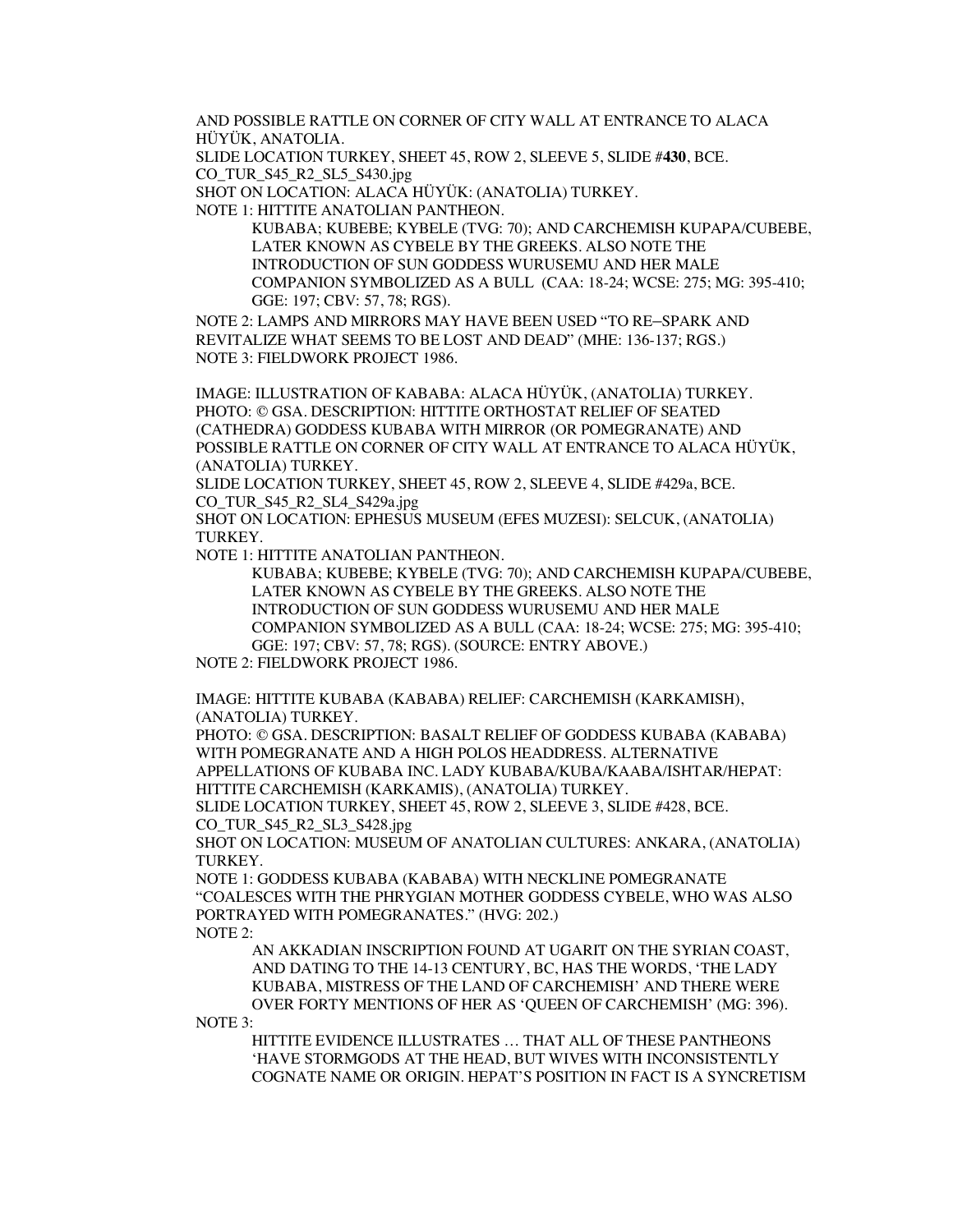OF HURRIAN HEPAT WITH OLDER HITTITE – HATTIE SUN GODDESS OF ARINNA, QUEEN OF HEAVEN' (IEMS: 64; RGS). NOTE 4: FIELDWORK PROJECT 1986.

IMAGE: CYBELE'S RELATIONSHIP INCLUDE KUBABA: (ANATOLIA) TURKEY. PHOTO © GSA DESCRIPTION: CYBELE'S ORIGIN INC. GODDESS KUBABA. (TCOP: 154-9.) WINGED – TYPE – URAEUS PROTECTS GODDESS KUBABA. ALTERNATIVE APPELLATIONS INC. LADY KUBABA, KUBA, KABAB, KAABA, ISHTAR OR HEPAT. ACCOUTERMENTS ARE POMEGRANATE OR MIRROR PLUS A HIGH POLOS HEADDRESS: BASALT, (DARK VOLCANIC ROCK). SOURCE IS HITTITE CARCHEMISH (KARKAMIS), (ANATOLIA) TURKEY, NEAR THE ASSYRIAN (SYRIAN) BORDERS. SLIDE LOCATION TURKEY, SHEET 53A, ROW 2, SLEEVE 2, SLIDE #29, NEO-HITTITE. CO\_TUR\_S53A\_R2\_SL2\_S29

SHOT ON LOCATION: BRITISH MUSEUM: LONDON, ENGLAND. NOTE 1:

> ADDITIONALLY, THE ROYAL URAEUS (WEDJAT*)* OR COBRA IS ONE OF THE EGYPTIAN HIEROGLYPHIC SYMBOLS FOR THE GODDESS, ISIS. AS SUCH, THE COBRA (URAEUS) WAS UNDERSTOOD AS A THIRD EYE**,** ANALOGOUS TO HER WISDOM, PROTECTION AND MYSTICAL INSIGHT. IT IS THEREFORE NOT UNUSUAL TO FIND EGYPTIAN DEITIES AS WELL AS TEMPLE ENTRANCES AND DOORWAYS FRAMED BY THE URAEUS (RGS).

NOTE 2: FIELDWORK PROJECT 2002.

PHOTO NOTE: ILLUSTRATOR, UNDER-EXPOSED. CHRISI KARVONIDES.

IMAGE: KUBABA/CYBELE: CARCHEMISH (KARKAMIS), (ANATOLIA) TURKEY. PHOTO: © GSA. DESCRIPTION: BASALT (DARK VOLCANIC ROCK) WEATHERED STATUE OF GODDESS KUBABA LATER KNOWN AS CYBELE WEARING A MASSIVE NECKLACE AND HOLDING A MIRROR. HITTITE CARCHEMISH (KARKAMIS), (ANATOLIA) TURKEY, NEAR THE ASSYRIAN (SYRIAN) BORDERS. SLIDE LOCATION TURKEY, SHEET 53A, ROW 3, SLEEVE 1, SLIDE #34, NEO-HITTITE BCE.

CO\_TUR\_S53A\_R3\_SL1\_S34.jpg

SHOT ON LOCATION: MUSEUM OF ANATOLIAN CULTURES: ANKARA, (ANATOLIA) TURKEY.

NOTE 1: FIELDWORK PROJECT 2002.

IMAGE: HITTITE BRONZE SOLAR DISK: ALACA HÜYÜK, (ANATOLIA) TURKEY. PHOTO: © GSA. DESCRIPTION: SEMI-CIRCULAR BRONZE STANDARD OF HITTITE SOLAR DISK FROM 13 ALACA HÜYÜK GRAVES. THIS SUN DISK APPEARS TO HAVE THREE BIRD GODDESSES ON CENTER TOP OF DISK WITH POSSIBLY VEGETATION BUDS ON EACH SIDE. ANOTHER CONSIDERATION IS THAT THIS SUN STANDARD REFLECTS OR RELATE TO BABYLON HEALING GODDESS GULA – BAU AND OLD HITTITE SUN GODDESS ARINNA – OR – HEPAT, ALACA HÜYÜK, (ANATOLIA) TURKEY.

SLIDE LOCATION TURKEY, SHEET 55, ROW 4, SLEEVE 2, SLIDE #648, 3000-2000 BCE. CO\_TUR\_S55\_R4\_SL2\_S648.jpg

SHOT ON LOCATION: MUSEUM OF ANATOLIAN CULTURES: ANKARA, (ANATOLIA) TURKEY.

NOTE 1:

FURTHER RESEARCH SUGGESTED ON THE EIGHT RAYED TEMPLE OF GULA-BAU, QUEEN OF PHYSICIANS. HER BABYLON TEMPLE-HOSPITAL, 3000-1500 BCE, WAS ALIGNED WITH HEAT THERAPIES AND THE CORRIDORS WERE DESIGNED 'IN AN EIGHT-RAYED SHAPE FOR REFLECTING THE SUN AT ITS HEIGHT' (CDBL: 108-9). ALSO, GODDESS GULA- BAU'S EMBLEM IS AN EIGHT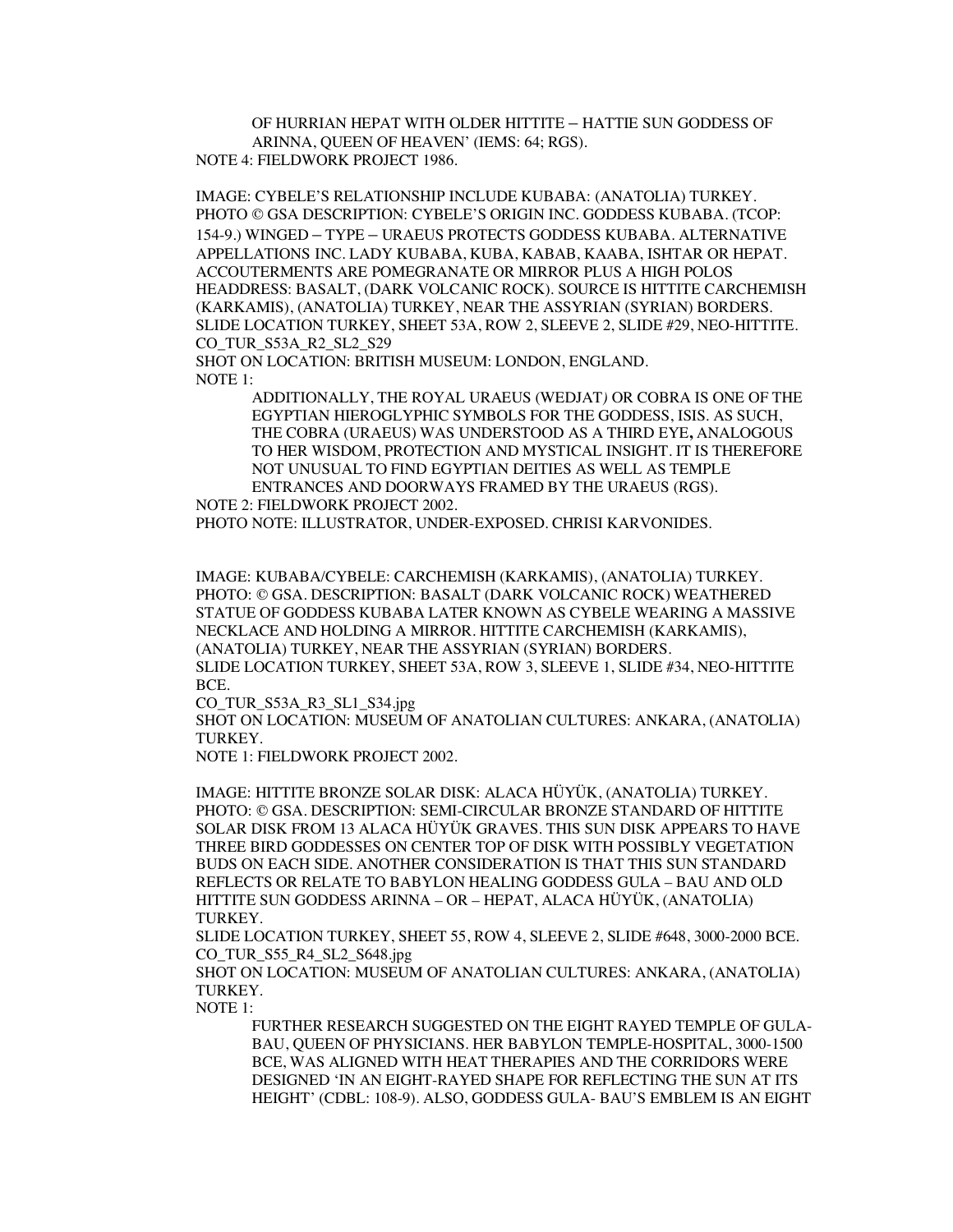RAYED SUN ORB (VITAL HEAT) (CDBL: 109) THAT SUGGESTS A POSSIBLE CORRELATION WITH ALACA HÜYÜK SOLAR DISK (RGS). NOTE 2: THE FIRST BRONZE AGE FOUNDATION OF THE CITY OF TROY INDICATES A CORRELATION WITH ALACA HÜYÜK OR ALACA HÖYÜK INCLUDING VARIOUS STAGS OR BULLS, AND SOLAR ARTIFACTS. NOTE 3: FIELDWORK PROJECT 1986.

IMAGE: BRONZE STAG: ALACA HÜYÜK, (ANATOLIA) TURKEY. PHOTO: © GSA. DESCRIPTION: BRONZE STAG WITH WIDE SILVER TRIANGLE ON FOREHEAD AND TIPS OF HORNS: STANDING ON FOUR FOOTED BASE, ALACA HÜYÜK, (ANATOLIA) TURKEY.

SLIDE LOCATION TURKEY, SHEET 65, ROW 2; SLEEVE 5, SLIDE #820, 3000-2000 BCE. CO\_TUR\_S65\_R2\_SL5\_S820

SHOT ON LOCATION: MUSEUM OF ANATOLIAN CULTURES: ANKARA, (ANATOLIA) TURKEY.

NOTE 1: FURTHER RESEARCH

NOTE 2: FOR EARLIER SOUTHERN LEVANT FINDS THAT APPEAR SOMEHOW AKIN, SEE THE RITUAL SCEPTERS AND STANDARDS FROM THE GEIDI, TELEILAT GHASSUL AND GILAT SANCTUARIES, 4500-3600 BCE CHALCOLITHIC/COPPER PERIOD.

NOTE 3: FIELDWORK PROJECT 1986.

IMAGE: BULL WITH SERPENT: ALACA HÜYÜK, (ANATOLIA) TURKEY. PHOTO: © GSA. DESCRIPTION: RITUAL STANDARD BULL OR STAG WITH SERPENT. SLIDE LOCATION TURKEY, SHEET 65, ROW 2, SLEEVE 2, SLIDE #817, 3,000-2,000 BCE. CO\_TUR\_S65\_R2\_SL2\_S817

SHOT ON LOCATION: MUSEUM OF ANATOLIAN CULTURES: ANKARA, (ANATOLIA) TURKEY.

NOTE 1:

BULL REVERENCE WAS SIGNIFICANT THROUGHOUT THE ANCIENT WORLD AS EVIDENCED IN FINDS FROM: BULL PROMINENCE AT ÇATAL HÜYÜK, (ANATOLIA) TURKEY INCLUDING BULL SKULLS WITH BUCRANIA HORNS; THE BIBLICAL GOLDEN CALF; MARDUK AND BULL OF UTU; SHIVA'S BULL NANDI; CRETAN BULL–LEAPING, THE MINOTAUR PLUS THE MARATHONIAN BULL; CYPRIOT BULL MASKS; AND EGYPTIAN ISIS WITH BULL HORNS PLUS HORNED DEITY HATHOR.

NOTE 2: FIELDWORK PROJECT 1986.

IMAGE: MINUTE FEMALE BRONZE IMAGE: (ANATOLIA) TURKEY. PHOTO: © GSA. DESCRIPTION: MINUTE FEMALE BRONZE IMAGE. SLIDE LOCATION TURKEY, SHEET 65, ROW 3, SLEEVE 3, SLIDE #823, c. 3,000-2,000 BCE.

CO\_TUR\_S65\_R3\_SL3\_S823

SHOT ON LOCATION: MUSEUM OF ANATOLIAN CULTURES: ANKARA, (ANATOLIA) TURKEY.

NOTE 1: FIELDWORK PROJECT 1986.

IMAGE: GOLD AND SILVER MOTHER GODDESS NUDE: HASANOGLAN VILLAGE, (ANATOLIA) TURKEY.

PHOTO: © GSA. DESCRIPTION: METICULOUSLY RENDERED GOLD AND SILVER MOTHER GODDESS NUDE IN CLASSIC CYCLODIC POSTURE INCLUDING FOLDED ARMS WITH DISTINCT PUBIC AREA, HASANOGLAN VILLAGE, (ANATOLIA) TURKEY. (ACI: 111.)

SLIDE LOCATION TURKEY, SHEET 56, ROW 3, SLEEVE 5, SLIDE #666, 2100 BCE. CO\_TUR\_S56\_R3\_SL5\_S666.jpg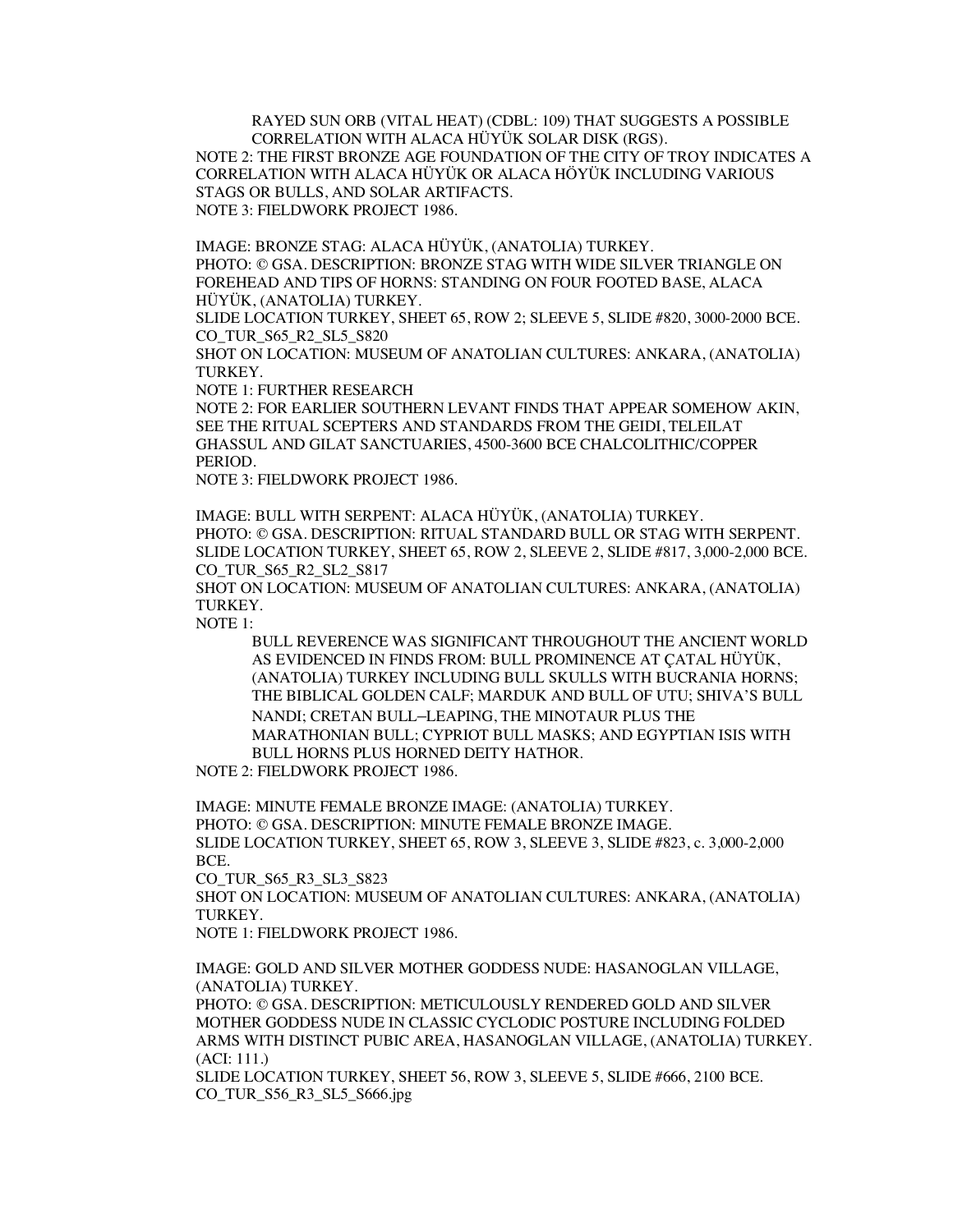SHOT ON LOCATION: MUSEUM OF ANATOLIAN CULTURES: ANKARA, (ANATOLIA) TURKEY. NOTE 1: FIELDWORK PROJECT 1986.

IMAGE: ÇATAL HÜYÜK (HÖYÜK) DOUBLE DISK GODDESSES: (ANATOLIA) TURKEY. (PHOTO: © GSA. DESCRIPTION: ÇATAL HÜYÜK (HÖYÜK) DOUBLE GODDESSES, (ANATOLIA) TURKEY. SLIDE LOCATION , SHEET , ROW , SLEEVE , SLIDE # , BCE ON LOCATION: IMAGE IN PROCESS. NOTE 1: FIELDWORK PROJECT 1986. PHOTO NOTE: ILLUSTRATOR, CHRISI KARVONIDES. PHOTO NOTE: FOR FURTHER RESEARCH AND IMAGES: RESOURCE: (OSSEMAN'S ANATOLIAN/TURKISH INDEXES.) RESOURCE: (MUSEUM ART RESOURCE.) RESOURCE: (BRITISH MUSEUM: LONDON, ENGLAND.) RESOURCE: (ARCHAEOLOGY, ARCHITECTURE & ART.)

IMAGE: DOUBLE PLANK GODDESS: RHODES, GREECE. PHOTO: © GSA. DESCRIPTION: DOUBLE PLANK GODDESS. SLIDE LOCATION RHODES, SHEET 1, ROW 4, SLEEVE 1, SLIDE #8, BCE. CO\_RHO\_S1\_R4\_SL1\_S8. SHOT ON LOCATION: RHODES MUSEUM: RHODES, GREECE. PHOTO NOTE: ILLUSTRATOR TO ENHANCE. CHRISI KARVONIDES. NOTE 1: FIELDWORK PROJECT 1985.

IMAGE: DOUBLE GODDESS WITH DOT – AND – CIRCLE: KULTEPE, (ANATOLIA) **TURKEY** 

PHOTO: © GSA. DESCRIPTION: ASSYRIAN DOUBLE GODDESS WITH TRIANGULAR HEADS ON A MEMORIAL SUN DISK INC. DOT – AND – CIRCLE (CIRCUMPUNCT) = PRIMARY WOMB-SPARK.

SLIDE LOCATION TURKEY, SHEET 57, ROW 4, SLEEVE 1, SLIDE  $\#685$ ,  $3\text{D}$  C. BCE. CO\_TUR\_S57\_R4\_SL1\_S685.jpg

SHOT ON LOCATION: MUSEUM OF ANKARA, (ANATOLIA) TURKEY. NOTE 1:

> HATTIAN GODDESSES INTRODUCED AROUND 3500 BCE INCLUDE CYBELE/CAUNUS/KAUNOS KYBELE AND KULTEPE. KULTEPE WAS THE SUN GODDESS ARINNA, ALSO LATER KNOWN AS GODDESS WURUSEMU AND GODDESS ARINITTI (RGS).

NOTE 2: SEE WINN AND PETRIE FOR FURTHER EXAMPLES OF THE CONCENTRIC CIRCLE – AND – DOT (CIRCUMPUNCT) MOTIF. M. M. WINN. (PW: 90, 119, 148, 313.) FLINDERS PETRIE. (DPA: XLIX, #OF 7 - #OF 9 - #OG 5.) NOTE 3: FIELDWORK PROJECT 1986.

IMAGE: COPPER DOUBLE-AXE: GREECE. PHOTO: © GSA. DESCRIPTION: DOUBLE-AXE CONJOINED AT APEXES WITH HALF MOON BLADES, A COMMON RITUAL ITEM. SLIDE LOCATION MSC. GREECE, SHEET 4, ROW 2, SLEEVE 4, SLIDE #11, BCE. CO MGR S4 R2 SL4 S11. SHOT ON LOCATION: HERAKLION MUSEUM: CRETE, GREECE. NOTE 1: ALACA HÜYÜK BLOCK #7 INCLUDES A SMALL NUDE MALE WITH A CEREMONIAL DOUBLE-AXE FACING A ROBED PRIEST. NOTE 2: DOUBLE-AXE IS A *DIVINE SYMBOL*. (MMRS : 428, 165-19.) NOTE 3: THE DOUBLE-AXE MAY HAVE BEEN A PROTOTYPE FOR THE CEREMONIAL FIGURE EIGHT AXE OR LABRYS FOUND THROUGHOUT THE NEAR AND MIDDLE EAST.